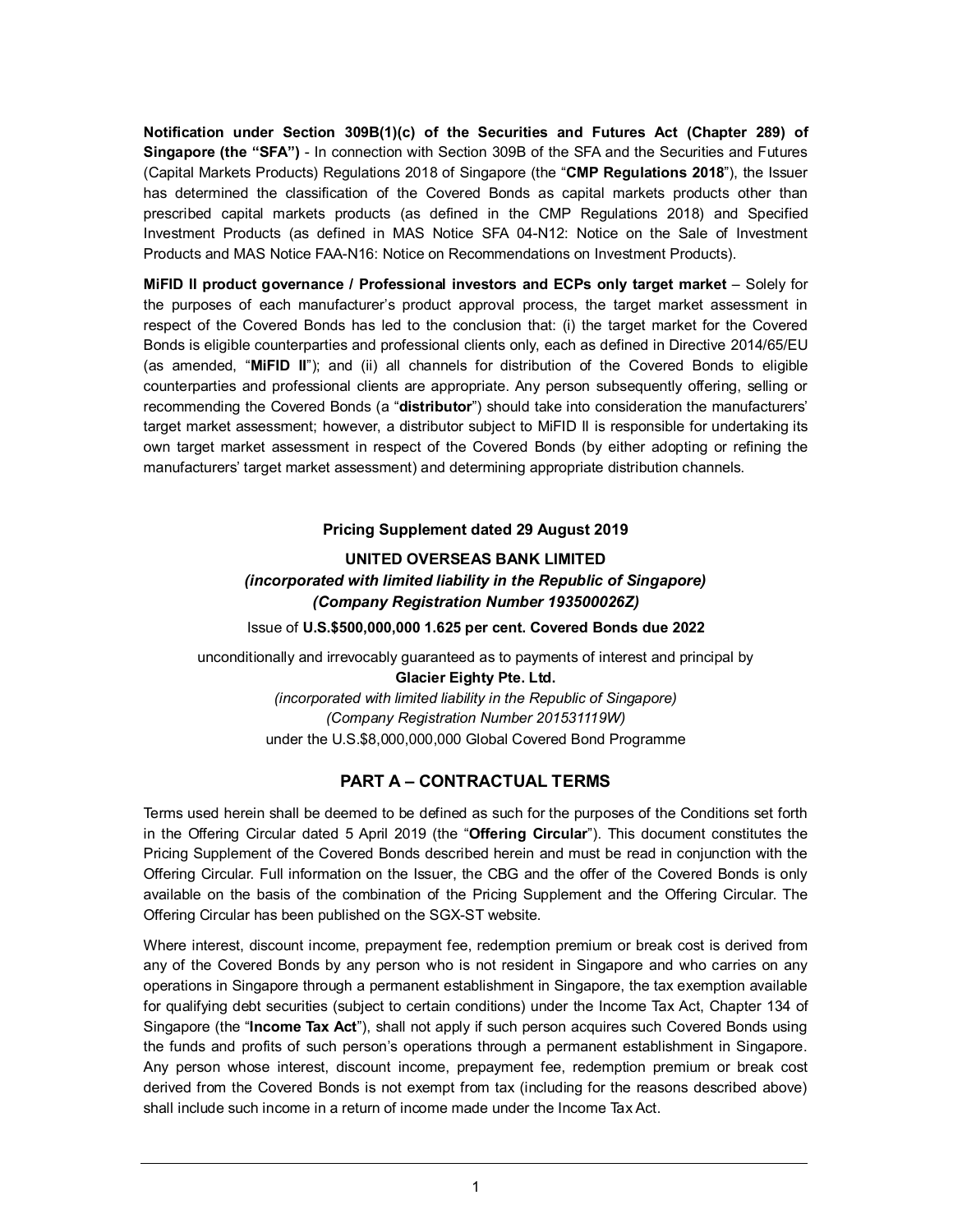| 1              | (i)   | Issuer:                                                                                                                                                                 | United Overseas Bank Limited                                                                                                                                             |
|----------------|-------|-------------------------------------------------------------------------------------------------------------------------------------------------------------------------|--------------------------------------------------------------------------------------------------------------------------------------------------------------------------|
|                | (ii)  | Covered Bond Guarantor:                                                                                                                                                 | Glacier Eighty Pte. Ltd.                                                                                                                                                 |
|                | (iii) | <b>Calculation Agent:</b>                                                                                                                                               | Deutsche Bank AG, Hong Kong Branch                                                                                                                                       |
| $\overline{2}$ | (i)   | Series Number:                                                                                                                                                          | 7                                                                                                                                                                        |
|                | (ii)  | Tranche Number:                                                                                                                                                         | 1                                                                                                                                                                        |
|                | (iii) | Date on which the Covered Bonds<br>become fungible:                                                                                                                     | Not Applicable                                                                                                                                                           |
| 3              |       | <b>Specified Currency or Currencies:</b>                                                                                                                                | $U.S.\$ \$/ $\frac{1}{2}$ /USD                                                                                                                                           |
| 4              |       | Aggregate Nominal Amount:                                                                                                                                               | U.S.\$500,000,000                                                                                                                                                        |
| 5              |       | <b>Issue Price:</b>                                                                                                                                                     | 99.694 per cent. of the Aggregate Nominal<br>Amount                                                                                                                      |
| 6              | (i)   | <b>Specified Denominations:</b>                                                                                                                                         | U.S.\$200,000 and integral multiples of<br>U.S.\$1,000 in excess thereof                                                                                                 |
|                | (ii)  | <b>Calculation Amount:</b>                                                                                                                                              | U.S.\$1,000                                                                                                                                                              |
| 7              | (i)   | <b>Issue Date:</b>                                                                                                                                                      | 5 September 2019                                                                                                                                                         |
|                | (ii)  | Interest Commencement Date                                                                                                                                              | <b>Issue Date</b>                                                                                                                                                        |
| 8              | (i)   | <b>Maturity Date:</b>                                                                                                                                                   | 5 September 2022                                                                                                                                                         |
|                | (ii)  | Extended Due for Payment Date of<br>Guaranteed<br>Amounts<br>corresponding<br>Final<br>the<br>to<br>Redemption Amount<br>under<br>the<br><b>Covered Bond Guarantee:</b> | Applicable<br>Interest Payment Date falling on or nearest to<br>5 September 2023                                                                                         |
| 9              |       | Interest Basis:                                                                                                                                                         | For the period from the Issue Date up to but<br>excluding the Maturity Date:                                                                                             |
|                |       |                                                                                                                                                                         | 1.625 per cent. Fixed Rate payable semi-<br>annually in arrear (further particulars specified<br>below)                                                                  |
|                |       |                                                                                                                                                                         | (see paragraph 14 below)                                                                                                                                                 |
|                |       |                                                                                                                                                                         | For the period from and including the Maturity<br>Date up to but excluding the Extended Due for<br>Payment Date:                                                         |
|                |       |                                                                                                                                                                         | 1 Month U.S.\$ LIBOR plus 0.4375 per cent.<br>per annum payable monthly in arrear (further<br>particulars specified below)                                               |
|                |       |                                                                                                                                                                         | (see paragraph 15 below)                                                                                                                                                 |
| 10             |       | Redemption/Payment Basis:                                                                                                                                               | Subject to any purchase and cancellation or<br>early redemption, the Covered Bonds will be<br>redeemed on the Maturity Date at 100 per<br>cent. of their nominal amount. |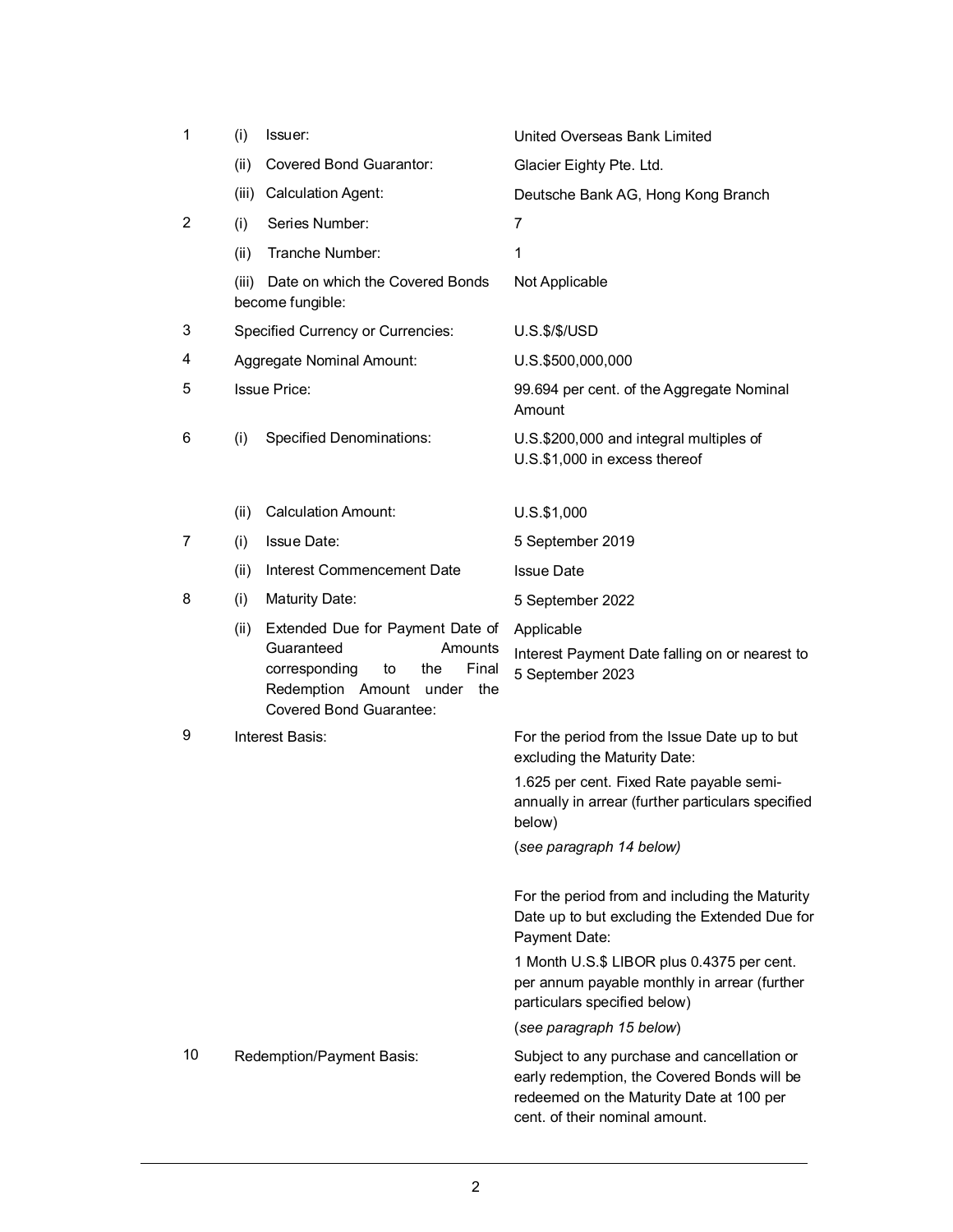| 11 |      | Change of Interest Basis:    | Applicable, see paragraph 9 above                                                                                                                                                      |
|----|------|------------------------------|----------------------------------------------------------------------------------------------------------------------------------------------------------------------------------------|
| 12 |      | Put/Call Options:            | Not Applicable                                                                                                                                                                         |
| 13 |      | Covered Bond Swap:           |                                                                                                                                                                                        |
|    | (i)  | Covered Bond Swap Provider:  | United Overseas Bank Limited                                                                                                                                                           |
|    | (ii) | Nature of Covered Bond Swap: | Forward Starting (i.e. entered into on the Issue<br>Date but no cashflows will be exchanged<br>under such Covered Bond Swap unless and<br>until service of a Notice to Pay on the CBG) |

# **PROVISIONS RELATING TO INTEREST (IF ANY) PAYABLE**

| 14 |       | <b>Fixed Rate Covered Bond Provisions:</b> | Applicable from and including the Issue Date<br>to but excluding the Maturity Date                                                                                                                                                                                                                                                                                                                                       |
|----|-------|--------------------------------------------|--------------------------------------------------------------------------------------------------------------------------------------------------------------------------------------------------------------------------------------------------------------------------------------------------------------------------------------------------------------------------------------------------------------------------|
|    | (i)   | Rate of Interest:                          | 1.625 per cent. per annum payable semi-<br>annually in arrear on each Interest Payment<br>Date                                                                                                                                                                                                                                                                                                                           |
|    | (ii)  | Interest Payment Date(s):                  | 5 March and 5 September in each year<br>commencing on the Interest Payment Date<br>falling on 5 March 2020 and ending on the<br><b>Maturity Date</b>                                                                                                                                                                                                                                                                     |
|    |       | (iii) Fixed Coupon Amount(s):              | U.S.\$8.125 per Calculation Amount                                                                                                                                                                                                                                                                                                                                                                                       |
|    |       | (iv) Broken Amount(s):                     | Not Applicable                                                                                                                                                                                                                                                                                                                                                                                                           |
|    | (v)   | Day Count Fraction:                        | 30/360                                                                                                                                                                                                                                                                                                                                                                                                                   |
|    |       | (vi) Determination Dates:                  | Not Applicable                                                                                                                                                                                                                                                                                                                                                                                                           |
| 15 |       | Floating Rate Covered Bond Provisions      | Applicable from and including the Maturity<br>Date to but excluding the Extended Due for<br>Payment Date                                                                                                                                                                                                                                                                                                                 |
|    | (i)   | Interest Period(s):                        | The period beginning on and including the<br>Maturity Date and ending on but excluding the<br>first Specified Interest Payment Date and each<br>successive period beginning on and including<br>a Specified Interest Payment Date and ending<br>on but excluding the next succeeding Specified<br>Interest Payment Date, subject to adjustment<br>in accordance with the Business Day<br>Convention set out in (v) below |
|    | (ii)  | Specified Interest Payment Dates:          | The 5 <sup>th</sup> calendar day of each month<br>commencing on but excluding the Maturity<br>Date and ending on the Extended Due for<br>Payment Date, subject to adjustment in<br>accordance with the Business Day Convention<br>set out in (v) below                                                                                                                                                                   |
|    | (iii) | Interest Period Date:                      | Specified Interest Payment Date                                                                                                                                                                                                                                                                                                                                                                                          |
|    |       |                                            |                                                                                                                                                                                                                                                                                                                                                                                                                          |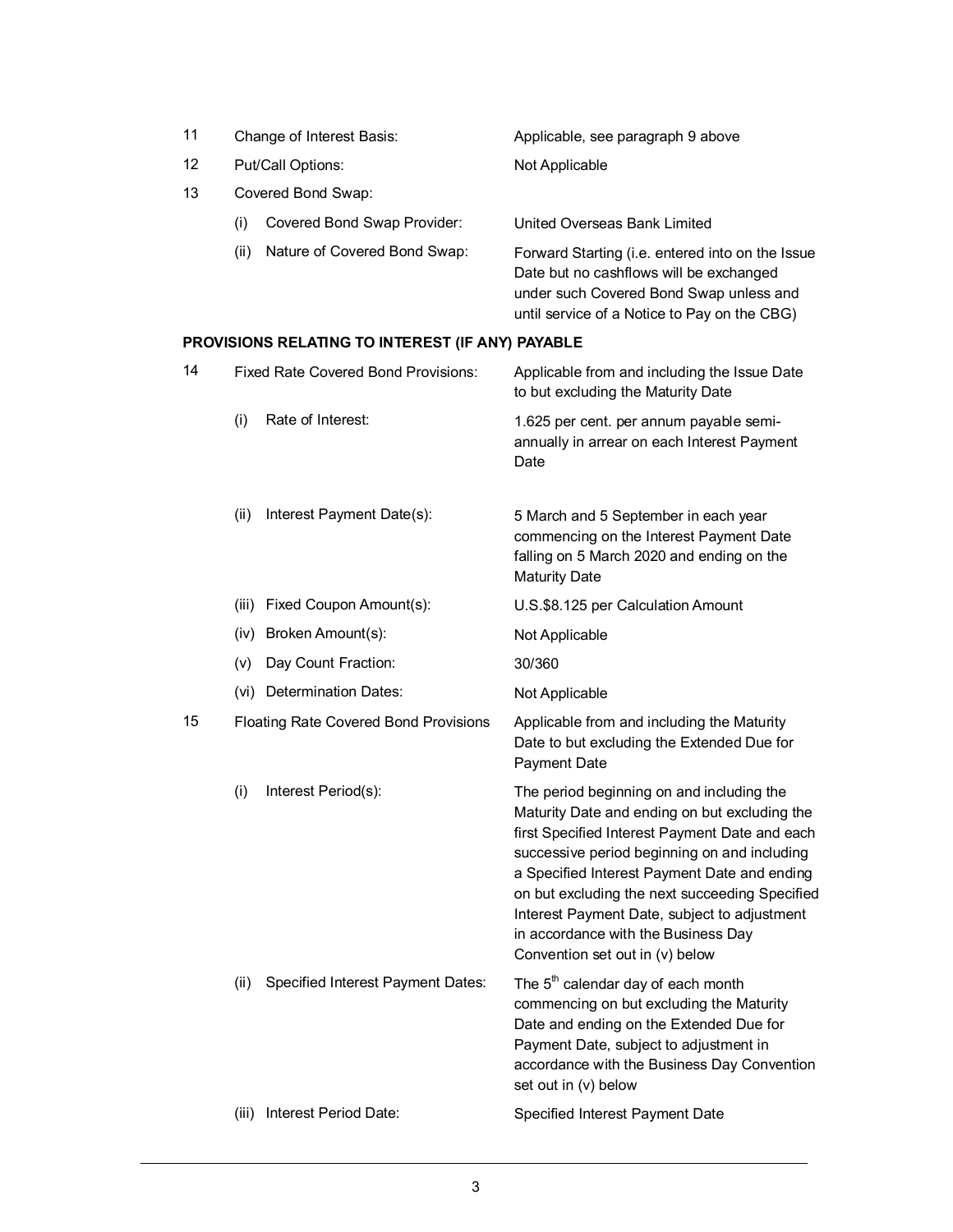|    |                                                  | (iv) First Specified Interest Payment 5 October 2022<br>Date:                                                                                                             |                                                                                                                                                                                                   |
|----|--------------------------------------------------|---------------------------------------------------------------------------------------------------------------------------------------------------------------------------|---------------------------------------------------------------------------------------------------------------------------------------------------------------------------------------------------|
|    |                                                  | (v) Business Day Convention:                                                                                                                                              | Modified Following Business Day Convention                                                                                                                                                        |
|    |                                                  | (vi) Business Centre(s):                                                                                                                                                  | London, Singapore, New York                                                                                                                                                                       |
|    |                                                  | (vii) Manner in which the Rate(s) of<br>Interest is/are to be determined:                                                                                                 | Screen Rate Determination                                                                                                                                                                         |
|    |                                                  | (viii) Party responsible for calculating the<br>Rate(s) of Interest and/or Interest<br>Amount(s) (if not the Agent):                                                      | Not Applicable                                                                                                                                                                                    |
|    |                                                  | (ix) Screen Rate Determination:                                                                                                                                           |                                                                                                                                                                                                   |
|    |                                                  | - Reference Rate:                                                                                                                                                         | 1 month U.S.\$ LIBOR                                                                                                                                                                              |
|    |                                                  | - Interest Determination Date(s):                                                                                                                                         | Second day on which commercial banks are<br>open for business (including dealing in foreign<br>exchange and foreign currency deposits) in<br>London prior to the start of each Interest<br>Period |
|    |                                                  | - Relevant Screen Page:                                                                                                                                                   | <b>Reuters Screen: LIBOR01</b>                                                                                                                                                                    |
|    | (x)                                              | <b>ISDA Determination:</b>                                                                                                                                                | Not Applicable                                                                                                                                                                                    |
|    |                                                  | (xi) Margin(s):                                                                                                                                                           | +0.4375 per cent. per annum                                                                                                                                                                       |
|    |                                                  | (xii) Minimum Rate of Interest:                                                                                                                                           | Not Applicable                                                                                                                                                                                    |
|    |                                                  | (xiii) Maximum Rate of Interest:                                                                                                                                          | Not Applicable                                                                                                                                                                                    |
|    |                                                  | (xiv) Day Count Fraction:                                                                                                                                                 | Actual/360                                                                                                                                                                                        |
|    |                                                  | PROVISIONS RELATING TO REDEMPTION                                                                                                                                         |                                                                                                                                                                                                   |
| 16 |                                                  | Call Option                                                                                                                                                               | Not Applicable                                                                                                                                                                                    |
| 17 |                                                  | Put Option                                                                                                                                                                | Not Applicable                                                                                                                                                                                    |
| 18 | Final Redemption Amount of each<br>Covered Bond: |                                                                                                                                                                           | U.S.\$1,000 per Calculation Amount                                                                                                                                                                |
| 19 |                                                  | <b>Early Redemption Amount:</b>                                                                                                                                           |                                                                                                                                                                                                   |
|    |                                                  | Early Redemption Amount(s) per<br>Calculation Amount payable on<br>redemption for taxation reasons or on<br>event of default or other early<br>redemption:                | U.S.\$1,000 per Calculation Amount                                                                                                                                                                |
| 20 |                                                  | Details relating to redemption by<br>Instalments: amount of each instalment<br>("Instalment Amount"), date on which<br>each payment is to be made<br>("Instalment Date"): | Not Applicable                                                                                                                                                                                    |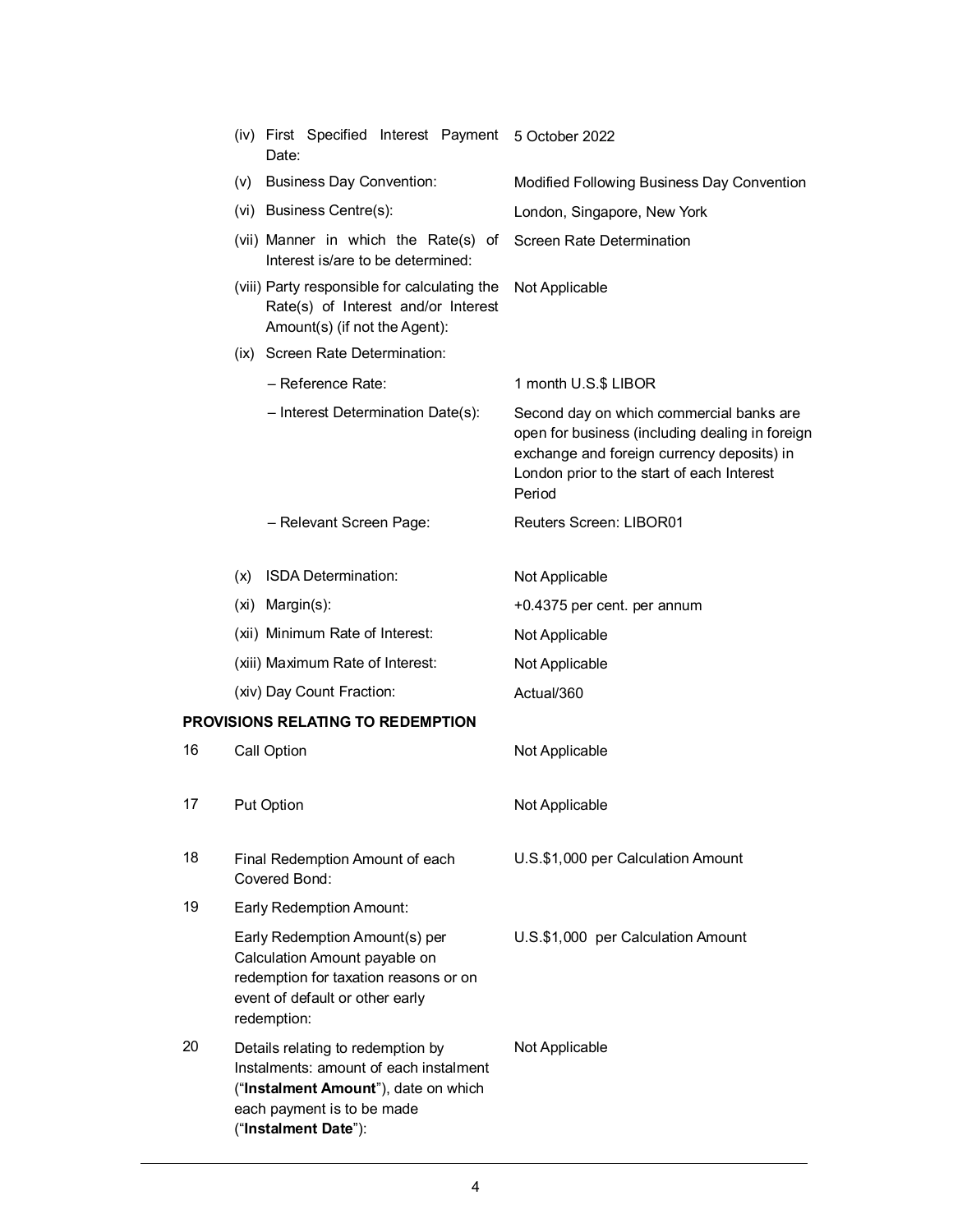### **GENERAL PROVISIONS APPLICABLE TO THE COVERED BONDS**

(and dates on which such Talons

mature):

21 Form of Covered Bonds: **Registered Covered Bonds:** Regulation S Global Covered Bond (U.S.\$500,000,000 nominal amount) registered in the name of a nominee for a common depositary for Euroclear and Clearstream, Luxembourg 22 Financial Centre(s): London, New York, Singapore 23 Talons for future Coupons to be attached to Definitive Covered Bonds Not Applicable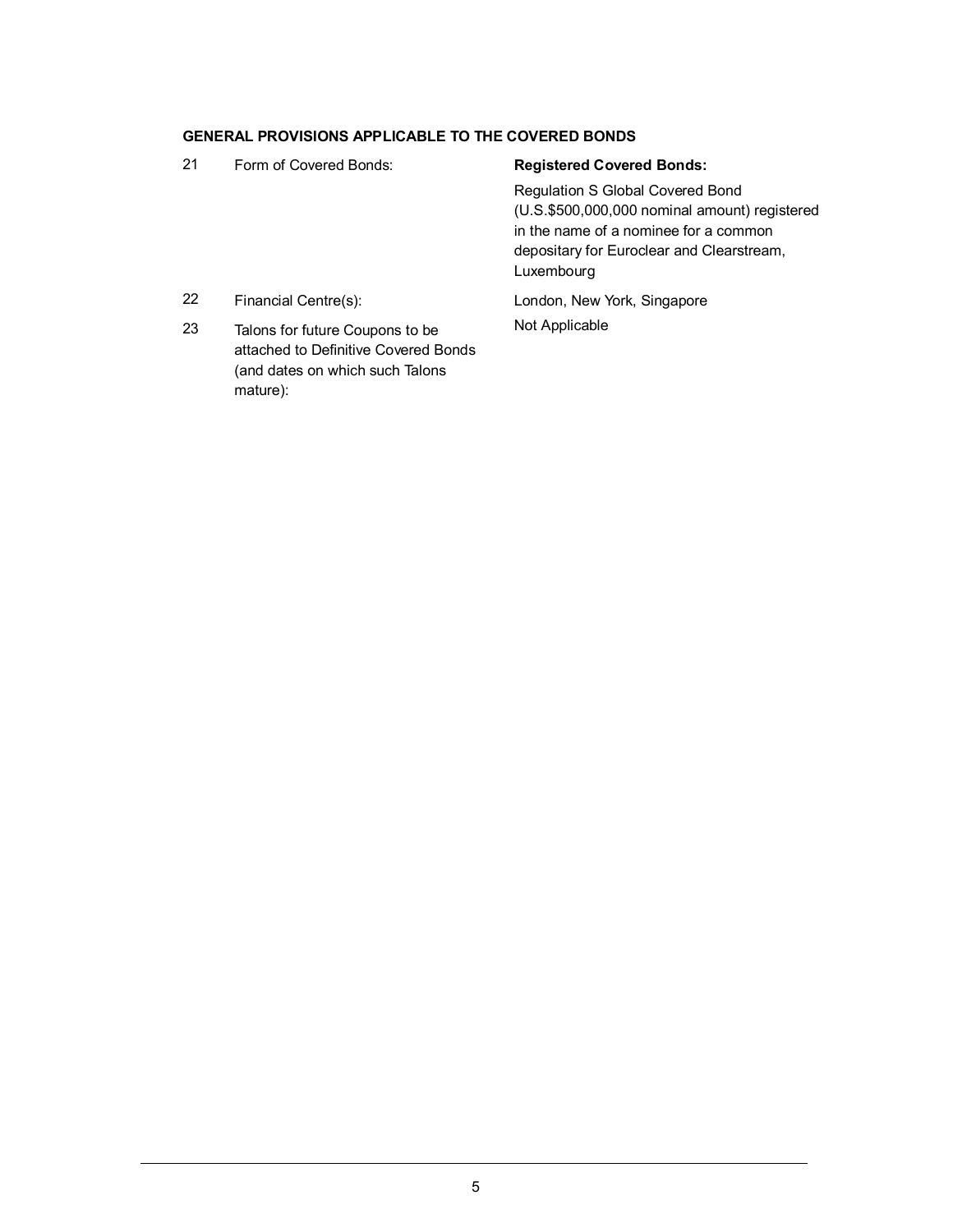Signed on behalf of United Overseas Bank Limited:

Ins h Vall By: **Óuly authorised** 

koh chin chin<br>Mahagirg birector

Signed on behalf of Glacier Eighty Pte. Ltd.:

Duly authorised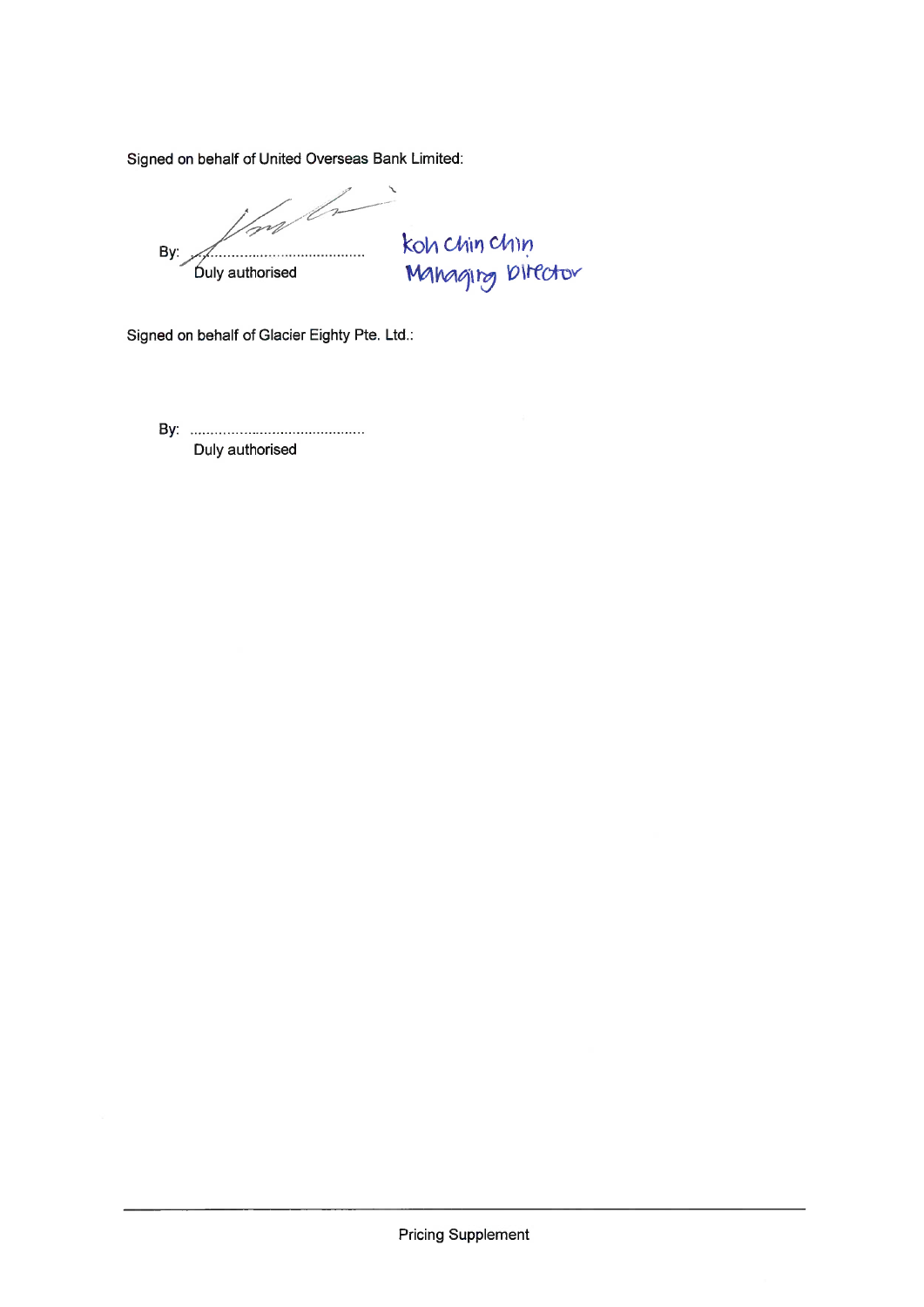Signed on behalf of United Overseas Bank Limited:

Duly authorised

Signed on behalf of Glacier Eighty Pte. Ltd.:

 $M_{\rm X}$ 

Duly authorised<br>Yoo Loo Ping<br>Director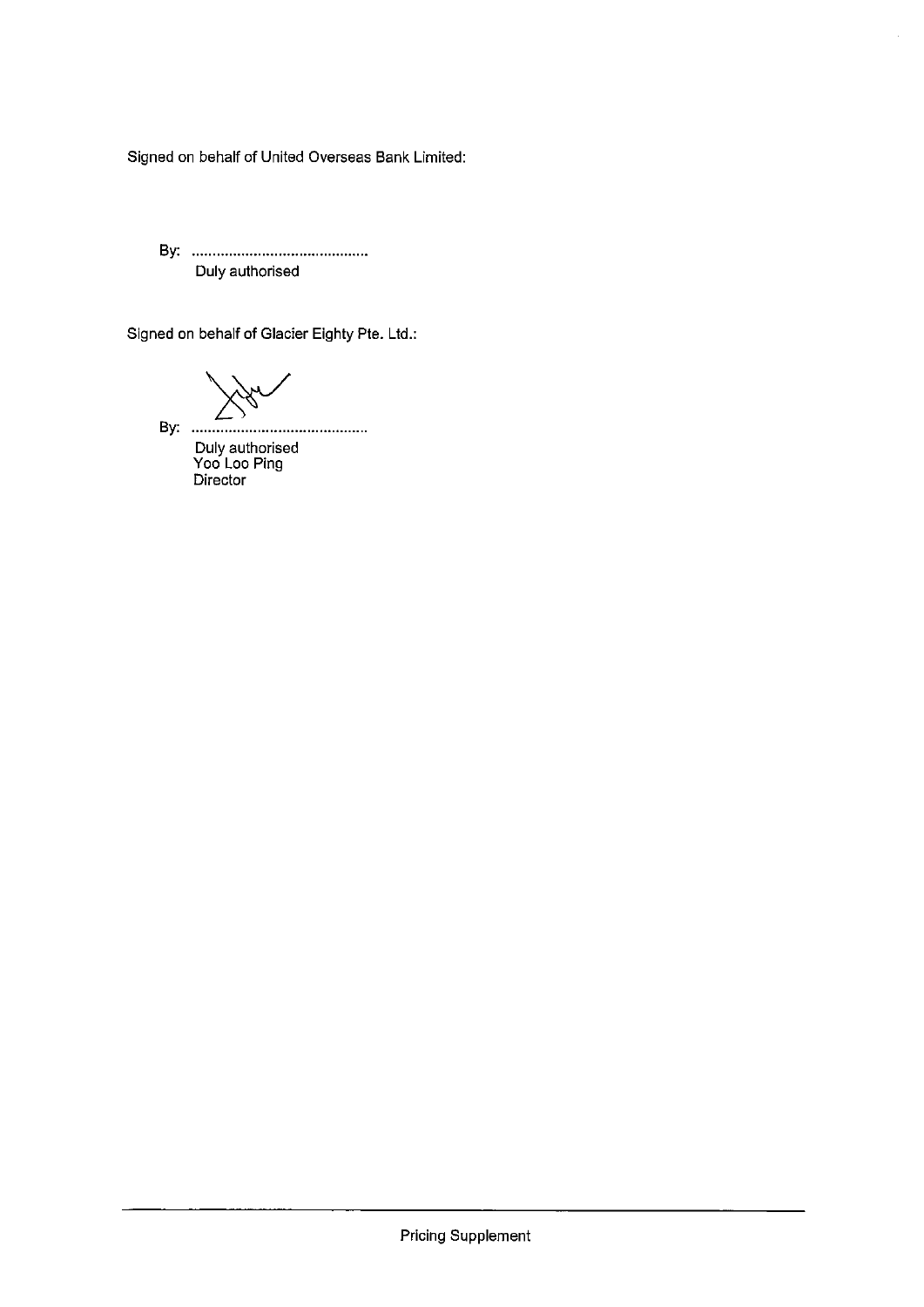## **PART B – OTHER INFORMATION**

## 24 **LISTING AND ADMISSION TO TRADING**

| (i) | Admission to trading: | Application is expected to be made by the       |
|-----|-----------------------|-------------------------------------------------|
|     |                       | Issuer (or on its behalf) for the Covered Bonds |
|     |                       | to be admitted to trading on SGX-ST with        |
|     |                       | effect from one business day after issuance.    |
|     |                       |                                                 |

### 25 **RATINGS**

Ratings: The Covered Bonds to be issued are expected to be rated:

S&P: AAA

Moody's: Aaa

#### 26 **INTERESTS OF NATURAL AND LEGAL PERSONS INVOLVED IN THE ISSUE/OFFER**

Save for any fees payable to the Managers, so far as the Issuer is aware, no person involved in the offer of the Covered Bonds has an interest material to the offer. The Managers and their affiliates have engaged, and may in the future engage, in investment banking and/or commercial banking transactions with, and may perform other services for, the Issuer and the CBG and their affiliates in the ordinary course of business.

### 27 *Fixed Rate Covered Bonds only* **– YIELD**

|    | Indication of yield:                                                                                                                                   | 1.73 per cent.                                                                                                            |
|----|--------------------------------------------------------------------------------------------------------------------------------------------------------|---------------------------------------------------------------------------------------------------------------------------|
|    |                                                                                                                                                        | The yield is calculated at the Issue Date on the<br>basis of the Issue Price. It is not an indication<br>of future yield. |
| 28 | <b>OPERATIONAL INFORMATION</b>                                                                                                                         |                                                                                                                           |
|    | ISIN:                                                                                                                                                  | XS2050420590                                                                                                              |
|    | Common Code:                                                                                                                                           | 205042059                                                                                                                 |
|    | CMU Instrument Number:                                                                                                                                 | Not Applicable                                                                                                            |
|    | Any clearing system(s) other than<br>Euroclear Bank SA/NV, Clearstream<br>Banking, S.A., the CMU and CDP and<br>the relevant identification number(s): | Not Applicable                                                                                                            |
|    | Delivery:                                                                                                                                              | Delivery against payment                                                                                                  |
|    | Names and addresses of additional<br>Paying Agent(s) (if any):                                                                                         | Not Applicable                                                                                                            |

## 29 **DISTRIBUTION**

(i) Method of distribution: Syndicated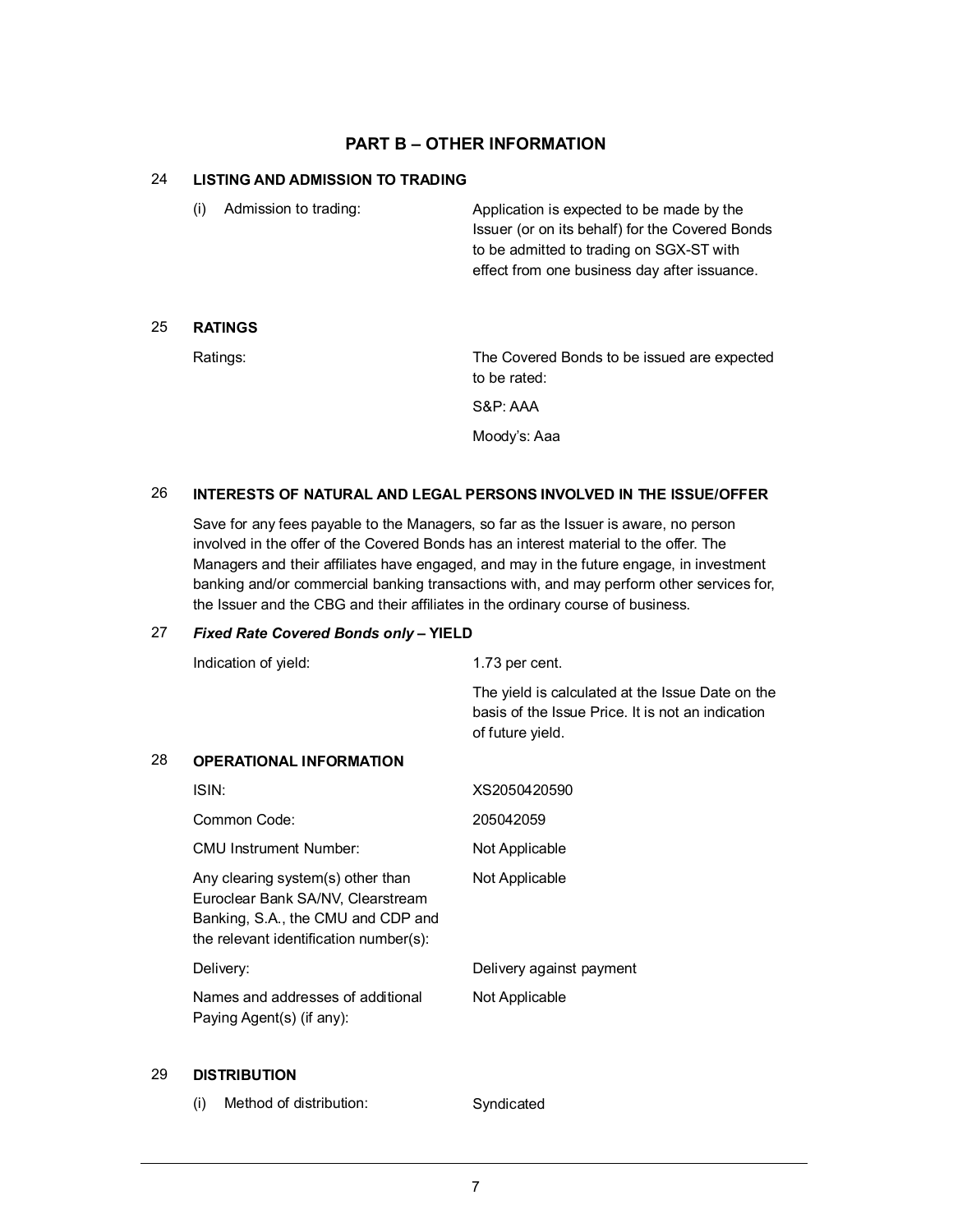(ii) If syndicated:

|       | (A) Names of Managers:                           | Credit Suisse Securities (Europe) Limited                    |
|-------|--------------------------------------------------|--------------------------------------------------------------|
|       |                                                  | <b>HSBC Bank plc</b>                                         |
|       |                                                  | ING Bank N.V., Singapore Branch                              |
|       |                                                  | UBS AG London Branch                                         |
|       |                                                  | United Overseas Bank Limited                                 |
|       | (B) Stabilisation Manager(s) (if<br>$any)$ :     | <b>HSBC Bank plc</b>                                         |
| (iii) | If non-syndicated, name of Dealer:               | Not Applicable                                               |
|       | (iv) US Selling Restrictions:                    | Reg. S Compliance Category 2;<br><b>TEFRA not applicable</b> |
| (v)   | Prohibition of Sales to EEA Retail<br>Investors: | Not Applicable                                               |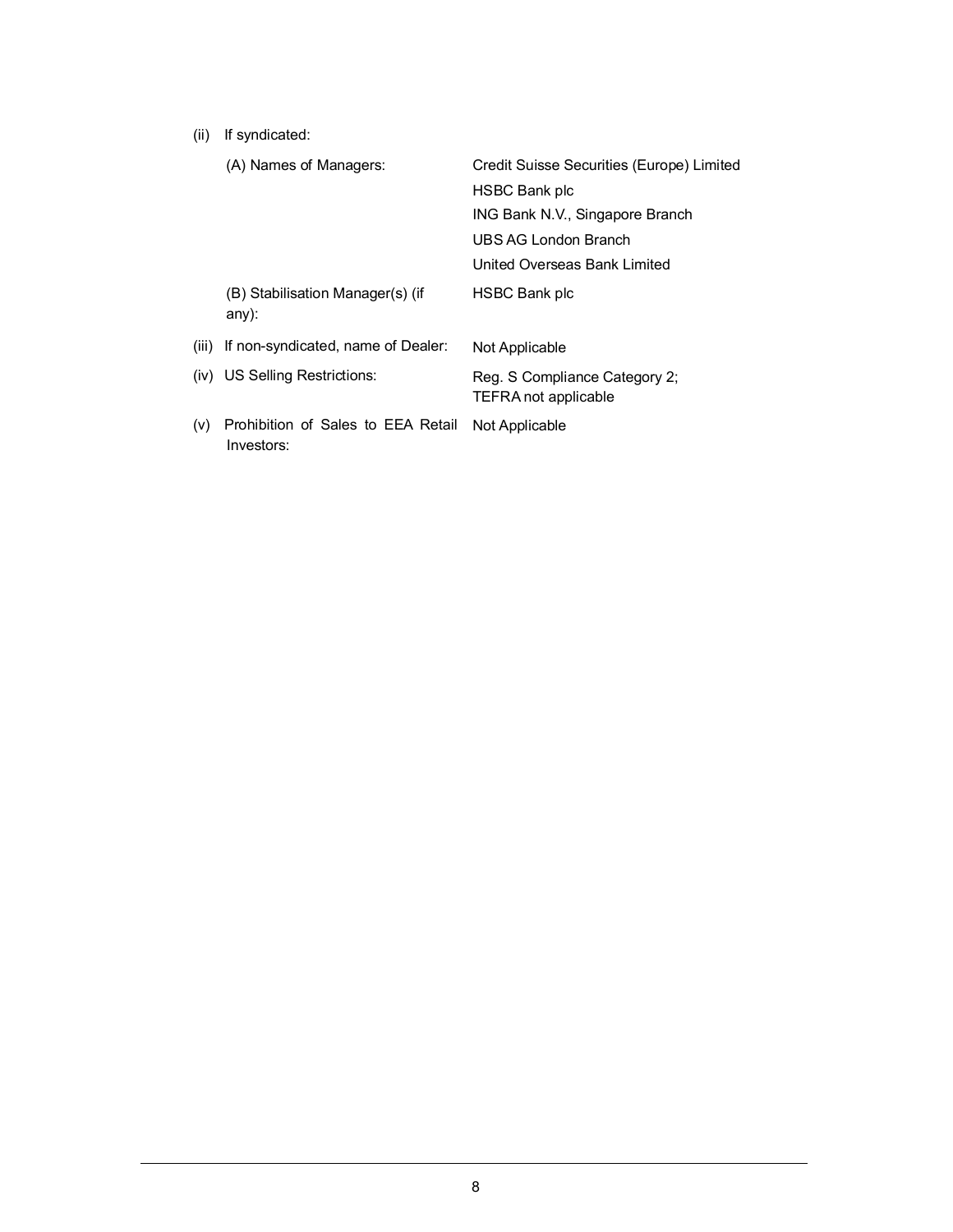### **ANNEX 1**

#### **SUPPLEMENTARY INFORMATION**

*The Issuer accepts responsibility for the information contained in this Annex 1. To the best of its knowledge (having taken all reasonable care to ensure that such is the case) the information contained in this Annex 1 is in accordance with the facts and does not omit anything likely to affect the import of such information.*

*To the fullest extent permitted by law, none of Credit Suisse Securities (Europe) Limited, HSBC Bank plc, ING Bank N.V., Singapore Branch, UBS AG London Branch and United Overseas Bank Limited (the "Lead Managers") accepts any responsibility or liability for the contents of this Annex 1, for the information incorporated by reference into the Offering Circular, or for any other statement, made or purported to be made by the Lead Managers or on their behalf in connection with the Issuer or the issue and offering of the Covered Bonds. Each Lead Manager accordingly disclaims all and any liability whether arising in tort or contract or otherwise which it might otherwise have in respect of this Annex 1 or any such statement.*

### **STRUCTURE OVERVIEW**

In the section "Structure Overview" the following sub-paragraph shall be deemed to be added after the sub-paragraph "(j) Cashflows" appearing on page xi of the Offering Circular and the sub-paragraphs in the section "Structure Overview" shall be renumbered accordingly:

"(k) *Stamp Duty Payable in Respect of the Transfer of Beneficial or Equitable Interest in Mortgages*: In connection with the establishment of the Programme, the Issuer had applied for and was granted various tax exemptions and/or remissions in relation to certain taxes which would otherwise be payable under the covered bond structure, including stamp duty which would be payable on the transfer of the beneficial or equitable interest in the Mortgages which secure the Loans when (i) there is a sale of the Loans and Related Security from the Seller to the CBG and (ii) there is a repurchase of any Loans and Related Security (including Selected Loans) by the Seller from the CBG (the "**Stamp Duty Remission**"). These tax exemptions and/or remissions were granted for each tranche of Covered Bonds issued under the Programme on or before 31 December 2018.

The Issuer had applied in 2018 for the renewal of these tax exemptions and/or remissions. The Ministry of Finance had responded in early January 2019 with decision minutes which renewed the tax exemptions and/or remissions received in connection with the establishment of the Programme for the lifespan of each tranche of Covered Bonds issued by the Issuer under the Programme from 1 January 2019 to 31 December 2023, except for the Stamp Duty Remission.

As the Stamp Duty Remission was not renewed and based on separate confirmation obtained from the Inland Revenue Authority of Singapore, stamp duty would thus be chargeable on each instrument which transfers, assigns or disposes of interests in Mortgages, of up to a maximum of S\$500 per instrument. A Deed of Assignment and a Notice of Trust Assets executed in respect of a sale of the Loans and Related Security from the Seller to the CBG and a Deed of Assignment and the relevant Loan Repurchase Notice executed in respect of a repurchase of the Loans and Related Security by the Seller from the CBG, would in each case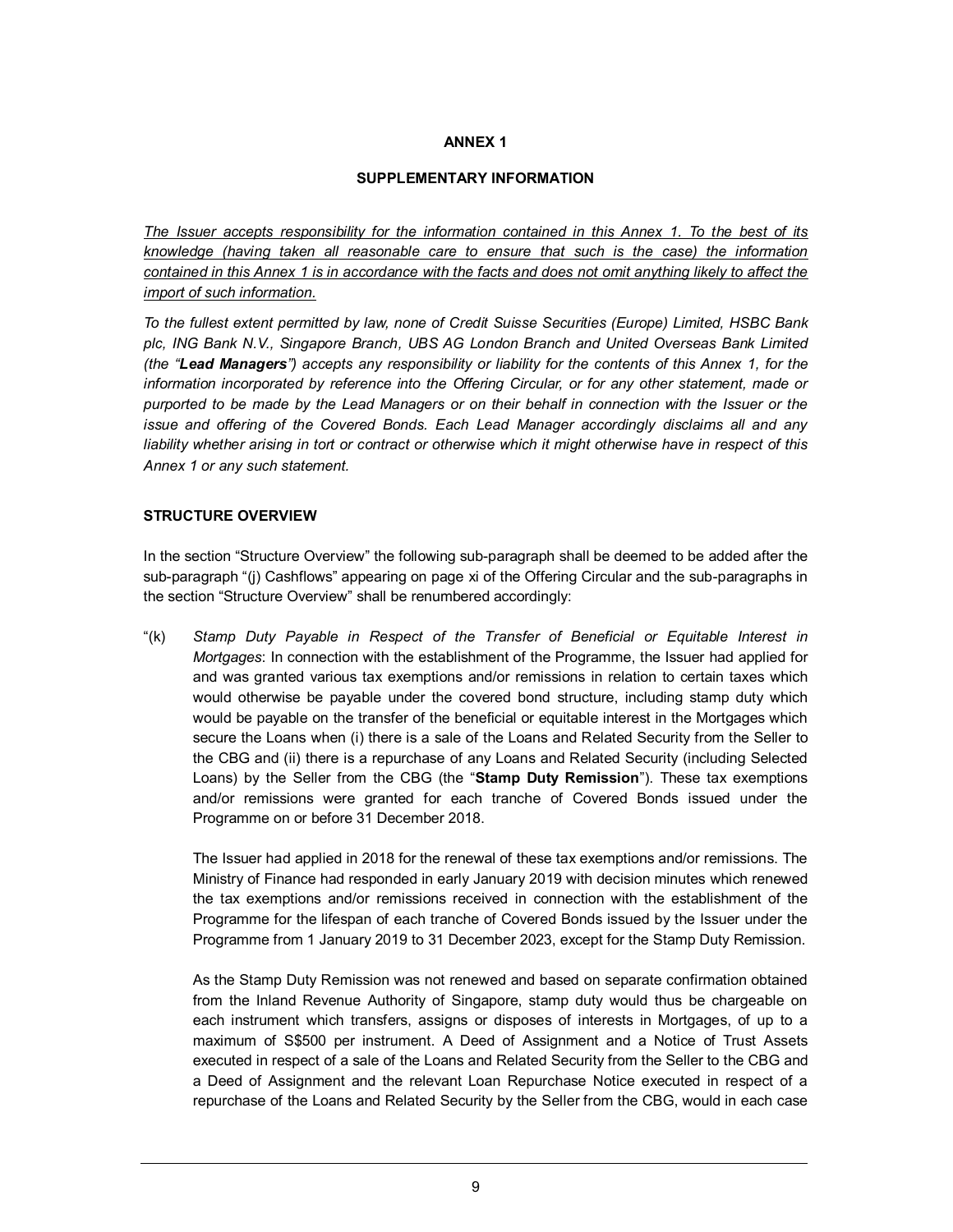constitute such instruments and stamp duty would thus be payable by the transferee of such Loans and Related Security, of up to a maximum of S\$500 per instrument."

#### **REGULATION AND SUPERVISION**

(i) In the sub-section "Regulation and Supervision *–* Regulation and Supervision in Singapore – The Regulatory Environment – Other Key Prudential Provisions" the following words appearing on pages 179 and 180 of the Offering Circular:

> "On 3 January 2018, the MAS released a Consultation Paper on Proposed Revisions to the Regulatory Framework for Large Exposures of Singapore-Incorporated Banks. The proposed revisions take into account relevant aspects of the "Supervisory framework for measuring and controlling large exposures" published by the Basel Committee in April 2014, and will apply only to Singapore-incorporated banks. The MAS issued its response to feedback received on 31 August 2018. Among other things, the MAS will tighten the large exposures limit to 25% of Tier 1 capital. The revisions will strengthen the regulatory framework for addressing concentration of exposures to counterparties and limiting the maximum loss that a bank faces in the event of a sudden counterparty default. The revised requirements will take effect from 30 September 2019."

shall be deemed to be replaced with:

"On 3 January 2018, the MAS released a Consultation Paper on Proposed Revisions to the Regulatory Framework for Large Exposures of Singapore-Incorporated Banks. The proposed revisions take into account relevant aspects of the "Supervisory framework for measuring and controlling large exposures" published by the Basel Committee in April 2014, and will apply only to Singapore-incorporated banks. The MAS issued its response to feedback received on 31 August 2018. Among other things, the MAS will tighten the large exposures limit to 25% of Tier 1 capital. The revisions will strengthen the regulatory framework for addressing concentration of exposures to counterparties and limit the maximum loss that a bank faces in the event of a sudden counterparty default. The revised requirements were originally envisaged to take effect from 30 September 2019. However, instead of amending MAS Notice 639, MAS, on 14 August 2019, issued MAS Notice 656 on Exposures to Single Counterparty Groups for Banks Incorporated in Singapore, which is to take effect from 1 October 2020";

(ii) In the sub-section "Regulation and Supervision *–* Regulation and Supervision in Singapore – The Regulatory Environment – Other Key Prudential Provision - Corporate Governance Regulations and Guidelines" the following words appearing on page 181 of the Offering Circular:

> "The Banking (Corporate Governance) Regulations 2005, as amended by the Banking (Corporate Governance) (Amendment) Regulations 2007 and as further amended by the Banking (Corporate Governance) (Amendment) Regulations 2010, define what is meant by an independent director and set out the requirements for the composition of the board of directors and board committees, such as the Nominating Committee, Remuneration Committee, Audit Committee and Risk Management Committee."

shall be deemed replaced with:

**"**The Banking (Corporate Governance) Regulations 2005, as amended by the Banking (Corporate Governance) (Amendment) Regulations 2007 and as further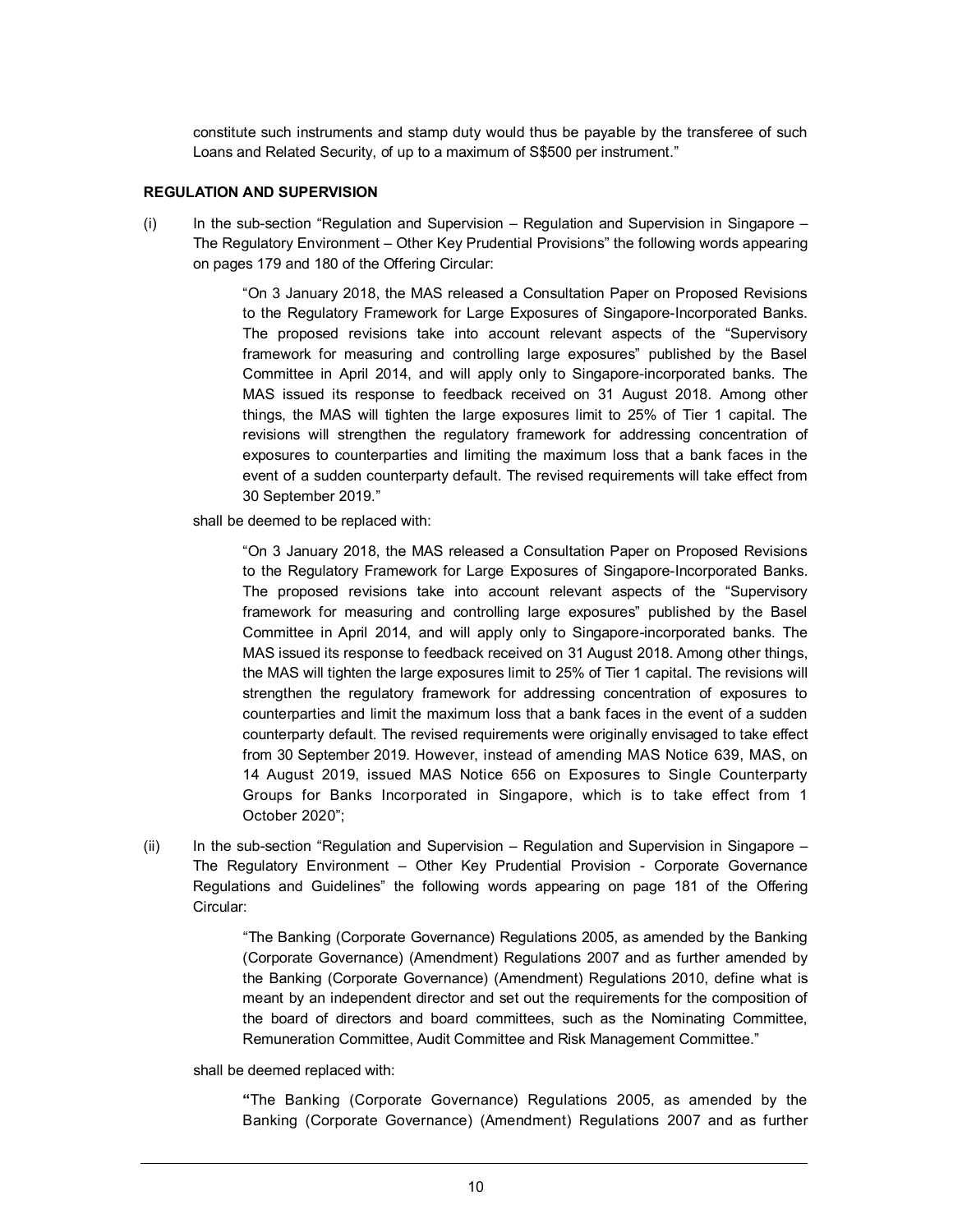amended by the Banking (Corporate Governance) (Amendment) Regulations 2010 and Banking (Corporate Governance) (Amendment) Regulations 2019, define what is meant by an independent director and set out the requirements for the composition of the board of directors and board committees, such as the Nominating Committee, Remuneration Committee, Audit Committee and Risk Management Committee."; and

(iii) In the sub-section "Regulation and Supervision *–* Regulation and Supervision in Singapore – The Regulatory Environment – Other Key Prudential Provision – Other Significant Regulations" the following words appearing on page 182 of the Offering Circular:

> "Currently, banks in Singapore have to maintain separate accounting units for Singapore dollar transactions (the Domestic Banking Unit, or "**DBU**") and foreign currency transactions (the Asian Currency Unit or "**ACU**"). On 31 August 2015, the MAS released a consultation paper entitled "Removing the DBU-ACU Divide – Implementation Issues". The consultation paper sets out a proposal to remove this divide. Consequential amendments would be made to section 62 to remove references to the ACU and to provide instead that Singapore dollar deposit liabilities incurred by the bank with non-bank customers would rank above other deposit liabilities incurred by the bank with non-bank customers (but behind premium contributions under the Deposit Insurance Act and liabilities in respect of insured deposits). On 10 February 2017, the MAS issued the Response to Feedback Received on Removing the DBU-ACU Divide – Implementation Issues. Among other things, the MAS noted that the removal of the DBU-ACU divide would require significant changes in banks' regulatory reporting systems. The MAS issued a second consultation paper and response to feedback received (the "**Second Consultation**") on the proposed revisions to MAS Notice to Banks No. 610 "Submission of Statistics and Returns" on 10 February 2017, wherein it stated that the distinction between the DBU and the ACU would be removed. On 17 May 2018, the MAS issued the Response to Feedback Received on the Second Consultation, in which the MAS stated that there would be a 24-month implementation timeline and that legislative amendments to remove the DBU-ACU divide will be made in due course, to take effect at the same time as the revised MAS Notice No. 610. In this regard, the MAS issued an updated MAS Notice to Banks No. 610 "Submission of Statistics and Returns" on 17 May 2018 that will take effect from 1 October 2020."

shall be deemed replaced with:

"Currently, banks in Singapore have to maintain separate accounting units for Singapore dollar transactions (the Domestic Banking Unit, or "**DBU**") and foreign currency transactions (the Asian Currency Unit or "**ACU**"). On 31 August 2015, the MAS released a consultation paper entitled "Removing the DBU-ACU Divide – Implementation Issues". The consultation paper sets out a proposal to remove this divide. Consequential amendments would be made to section 62 to remove references to the ACU and to provide instead that Singapore dollar deposit liabilities incurred by the bank with non-bank customers would rank above other deposit liabilities incurred by the bank with non-bank customers (but behind premium contributions under the Deposit Insurance Act and liabilities in respect of insured deposits). On 10 February 2017, the MAS issued the Response to Feedback Received on Removing the DBU-ACU Divide – Implementation Issues. Among other things, the MAS noted that the removal of the DBU-ACU divide would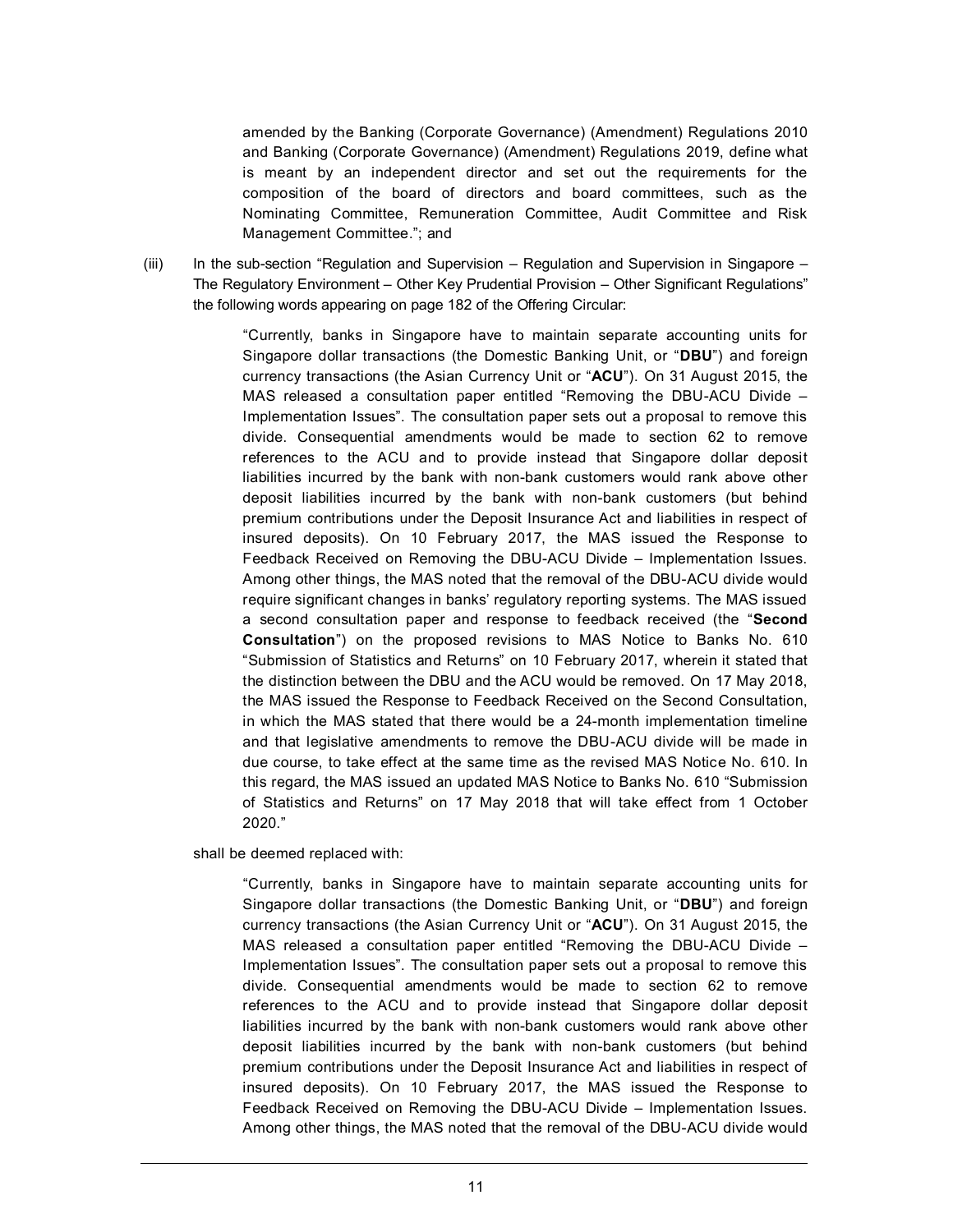require significant changes in banks' regulatory reporting systems. The MAS issued a second consultation paper and response to feedback received (the "**Second Consultation**") on the proposed revisions to MAS Notice to Banks 610 "Submission of Statistics and Returns" on 10 February 2017, wherein it stated that the distinction between the DBU and the ACU would be removed. On 17 May 2018, the MAS issued the Response to Feedback Received on the Second Consultation, in which the MAS stated that there would be a 24-month implementation timeline and that legislative amendments to remove the DBU-ACU divide will be made in due course, to take effect at the same time as the revised MAS Notice 610. In this regard, the MAS issued an updated MAS Notice to Banks 610 "Submission of Statistics and Returns" on 17 May 2018 that will take effect from 1 October 2020. However, the MAS Notice 610 which was issued on 17 May 2018 was cancelled and superseded by a new MAS Notice 610 issued on 16 July 2019, which will take effect from 1 October 2020.".

#### **SUBSCRIPTION AND SALE**

The sub-section "Subscription and Sale – Singapore" appearing on page 289 of the Offering Circular shall be deleted in its entirety and substituted therefor with the following:

#### "**Singapore**

Each Dealer has acknowledged, and each further Dealer appointed under the Programme will be required to acknowledge, that this Offering Circular has not been registered as a prospectus with the MAS. Accordingly, each Dealer has represented, warranted and agreed, and each further Dealer appointed under the Programme will be required to represent, warrant and agree, that it has not offered or sold any Covered Bonds or caused such Covered Bonds to be made the subject of an invitation for subscription or purchase and will not offer or sell such Covered Bonds or cause such Covered Bonds to be made the subject of an invitation for subscription or purchase, and has not circulated or distributed, nor will it circulate or distribute, this Offering Circular or any other document or material in connection with the offer or sale, or invitation for subscription or purchase, of such Covered Bonds, whether directly or indirectly, to persons in Singapore other than (i) to an institutional investor (as defined in Section 4A of the Securities and Futures Act (Chapter 289) of Singapore, as modified or amended from time to time (the "**SFA**")) pursuant to Section 274 of the SFA, (ii) to a relevant person (as defined in Section 275(2) of the SFA) pursuant to Section 275(1) of the SFA, or any person pursuant to Section 275(1A) of the SFA, and in accordance with the conditions specified in Section 275 of the SFA and (where applicable) Regulation 3 of the Securities and Futures (Classes of Investors) Regulations 2018, or (iii) otherwise pursuant to, and in accordance with the conditions of, any other applicable provision of the SFA.

Where the Covered Bonds are subscribed or purchased under Section 275 of the SFA, by a relevant person which is:

- (i) a corporation (which is not an accredited investor (as defined in Section 4A of the SFA)) the sole business of which is to hold investments and the entire share capital of which is owned by one or more individuals, each of whom is an accredited investor; or
- (ii) a trust (where the trustee is not an accredited investor) whose sole purpose is to hold investments and each beneficiary of the trust is an individual who is an accredited investor,

securities or securities-based derivatives contracts (each term as defined in Section 2(1) of the SFA) of that corporation or the beneficiaries' rights and interest (howsoever described) in that trust shall not